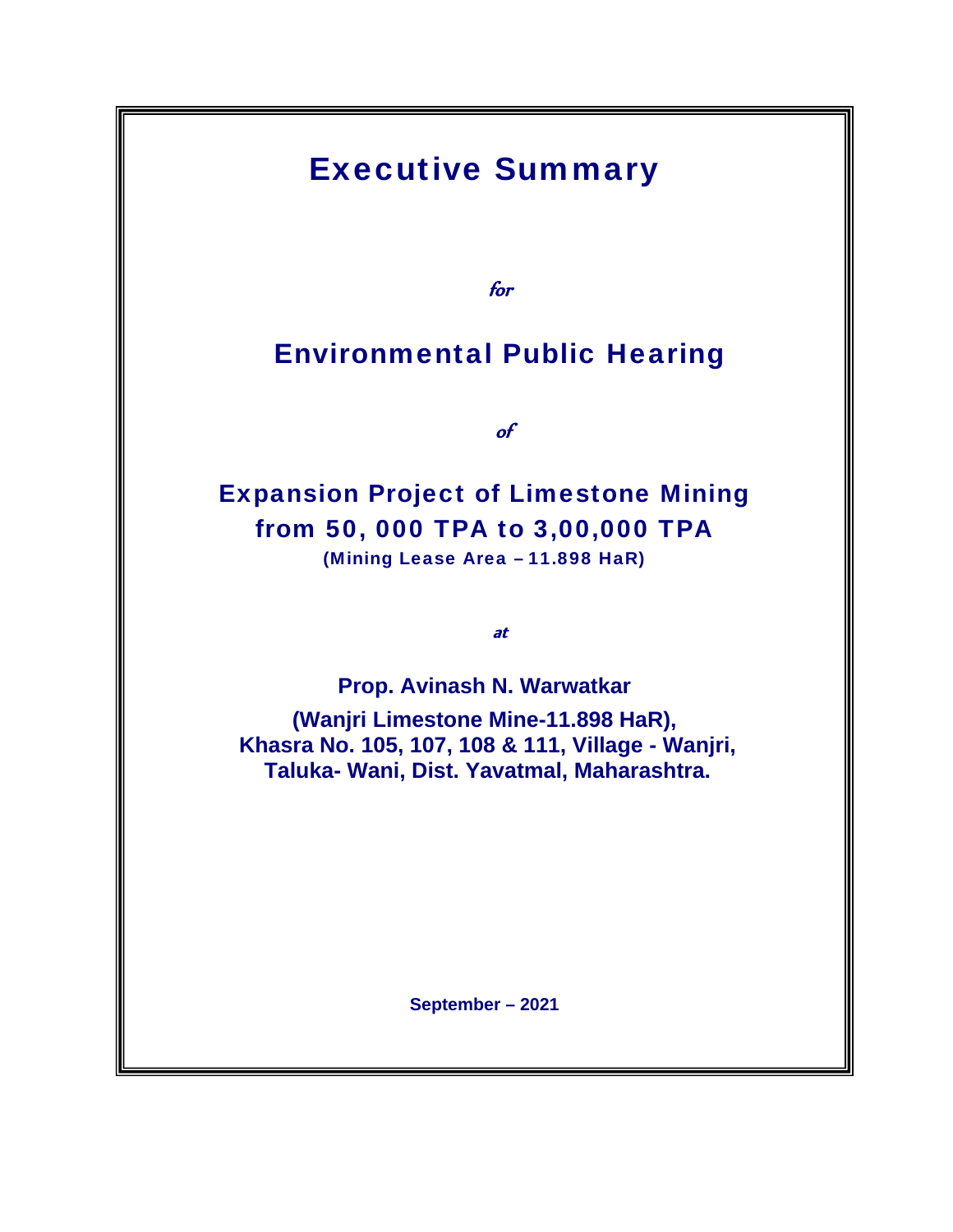# *Executive Summary*

#### **1.0 Project Description**

Prop. A. N. Warwatkar (Wanjri Limestone Mine) is operating limestone mine of capacity 50,000 TPA on private, non forest land having lease area 11.898 HaR at Sr. No. 105, 107, 108 & 111, Village -Wanjri, Taluka-Wani, District-Yavatmal, State-Maharashtra. The Environment Clearance is granted vide No.SEAC-2010/CR-669/TC-2 and revalidated vide letter No. SIA/MH/MIN/147998/2020 for the period valid up to 19.03.2023. The Mining Lease is valid up to 16.10. 2026 .

Since 2013 after grant of environmental clearance, lessee has mined out only 49754 Tonnes of limestone due to low demand of limestone in open market. Recently, the lessee has identified a prospective buyer for purchase of limestone in bulk quantity. Prospective buyer has also agreed to finance the expansion project for increasing the existing limestone mining from  $\omega$  50,000 TPA to proposed limestone mining  $\omega$  3,00,000 TPA within the existing lease area.

SEIAA, Govt of Maharashtra has granted Terms of References (TOR) for expansion project under category B1 for carrying out EIA study and public hearing.

The Wanjri Limestone Mining Lease area lies between latitude 20°06'26.41738" N to 20°06'00.93961" N and longitude 78° 55'58.55238" E & 78° 56'13.59777" E. Topography of the mine area is flat and altitude of the site is 207 m above MSL.

Wanjri, the nearest village is located at a crow fly distance of about 0.5 km in East direction of the mine site. Wani town is about 4.14 km in S-SE direction as crow flies from the mine site.

The general drainage pattern is towards South-East direction in the lease area. Wardha River also has flow in south -East direction. The nearest stretch of Wardha River is at a crow fly distance of about 4.0 km. Nirguda Nalla is at a crow fly distance of about 3.6 km towards South direction from mine site.

Based on the geological occurrences of limestone in the entire lease area and depth consideration, the expected life of mine at a production rate of 3,00,000 tonnes per annum works out to be  $(49,19,690 / 3,00,000 = 16.39$  or say 16) 16 years.

The mining method will be Fully Mechanized Opencast Mining by deploying wagon drill and compressor combination. The loading will be carried out by mechanical means by deploying excavator  $\&$  JCB and transportation using tippers. The mining operations will be carried out on a single shift basis. Drilling and blasting operations will be carried out through experienced & licensed contractors.

In the mining process of proposed expansion project, the unit operations as Site clearing, Drilling, Blasting, Removal  $\&$  Sorting, Loading and Transport will be carried out. Initially topsoil and over burden will be removed by using shovel-dumper combination. The drilling will be carried out by Wagon drill machine with compressor. Diameter of hole will be 100 mm. Proposed drilling pattern will be Spacing – 3.0 m x Burden-1.2 m x Depth- 6.0 m. Yield per hole will be 54 Tonnes/Hole. In addition, existing jack hammer drill machine will be used as and when required. It is proposed to carry out blasting through the licensed contractors having their own license granted under Rule 22 of Explosive Rule 1983 under the supervision of the mines mate employed by the lessee. The blasted ROM will be removed by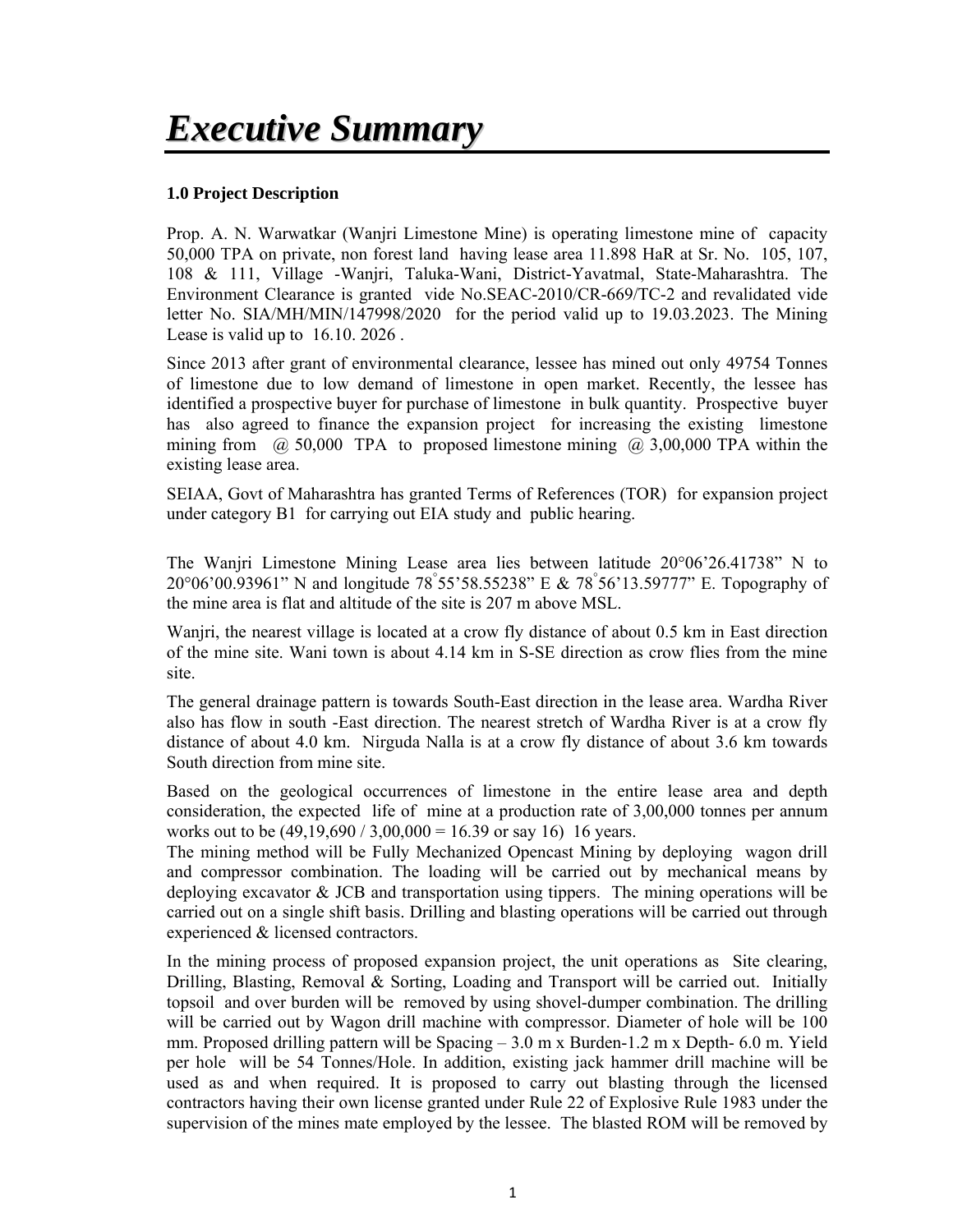JCB. Limestone will be loaded by JCB to Trucks/Tippers (about 10 to 30 Tonnes capacity). The limestone will be transported to Cement Industries and Limekilns by covered trucks , mostly without stacking in lease area.

All along the boundary of lease area, 7.5 m width green belt will be developed. At the closure of mine, about 9.00 HaR area will be converted to water storage ponds, 2.00 HaR area will be developed as green belt and 0.898 HaR will be utilized as facilities for security & approach roads to ponds.

At present, gross capital investment of the existing mine is Rs. 73.53 Lakhs. The proposed gross block investment of the expansion project will be Rs. 183.55 Lakhs.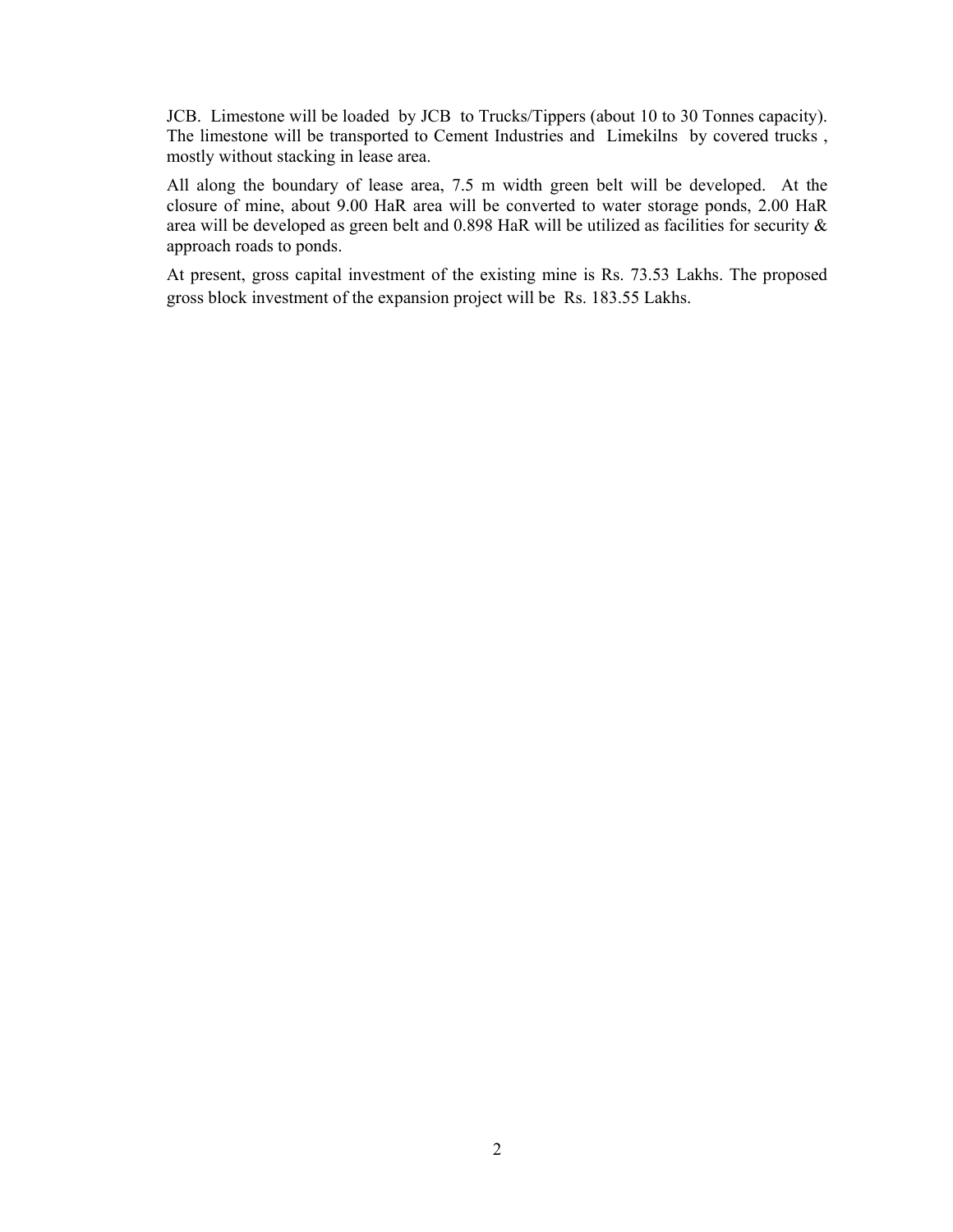

#### **MAP OF WANI TEHSIL SHOWING LOCATION OF MINE**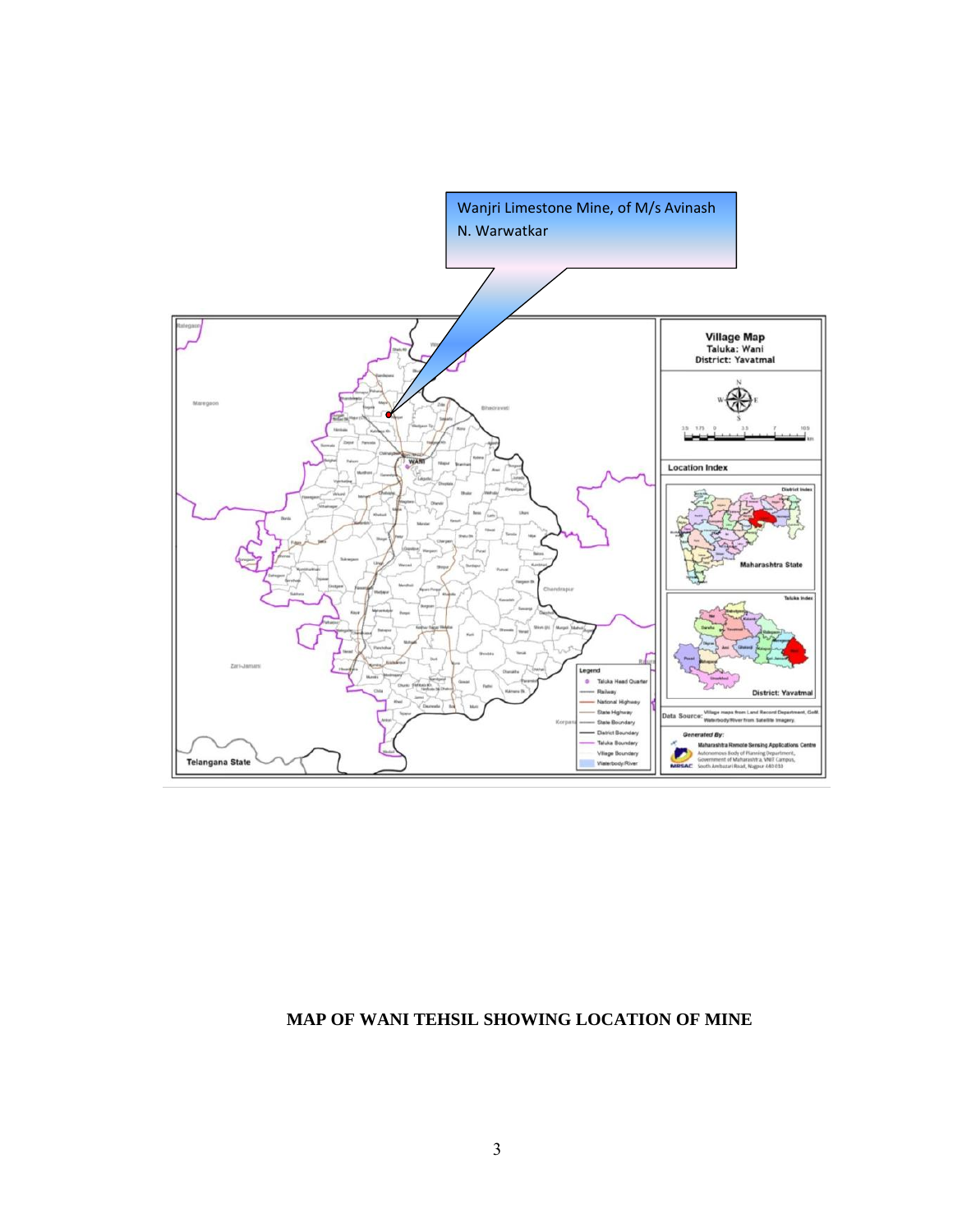

#### **MAP SHOWING LOCATION OF WANJARI LIMESTONE MINE AND 1.0 KM SURROUNDING AREA**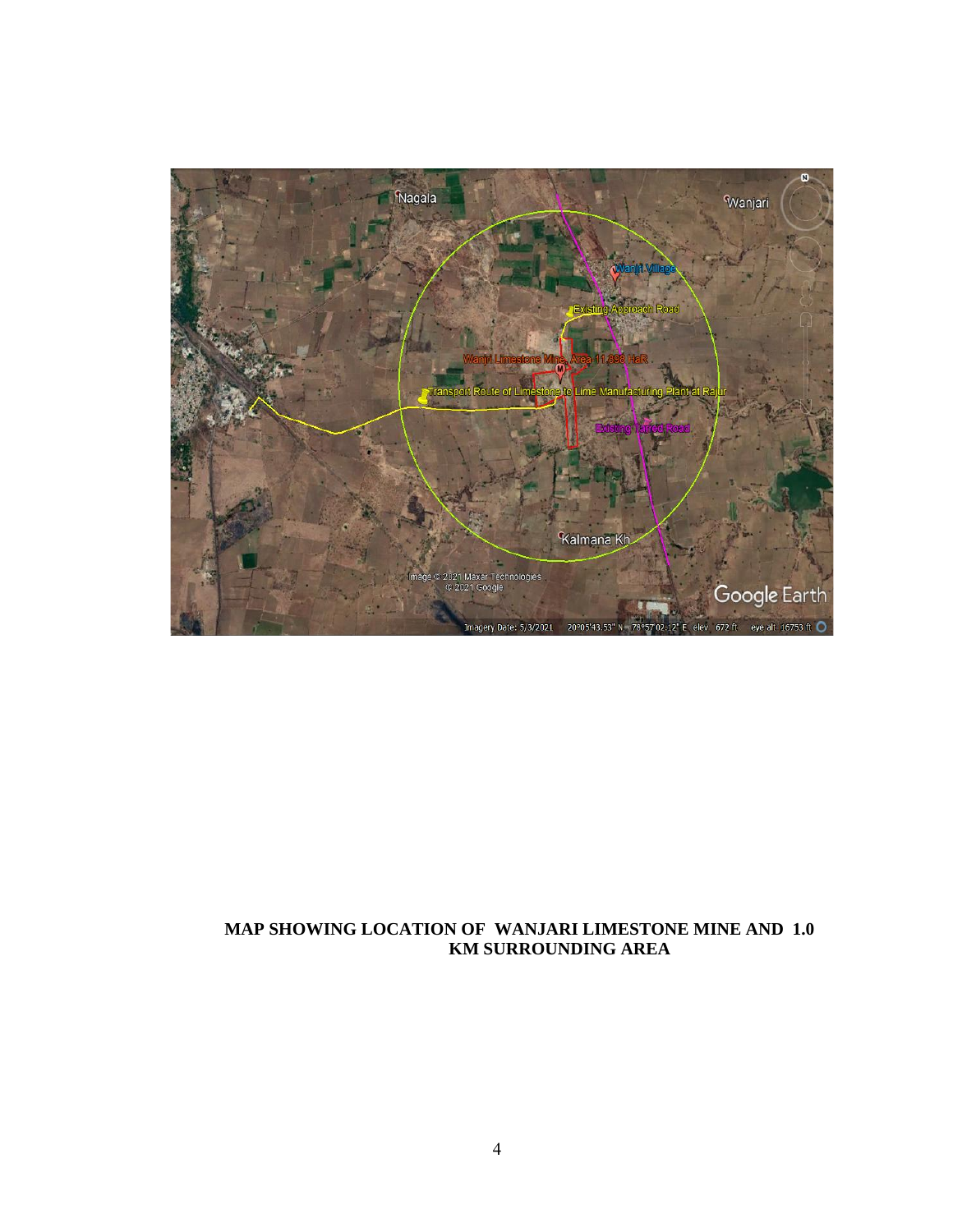

#### **TOPOSHEET MAP OF BUFFER ZONE (10 KM RADIUS) SHOWING VARIOUS FEATURES**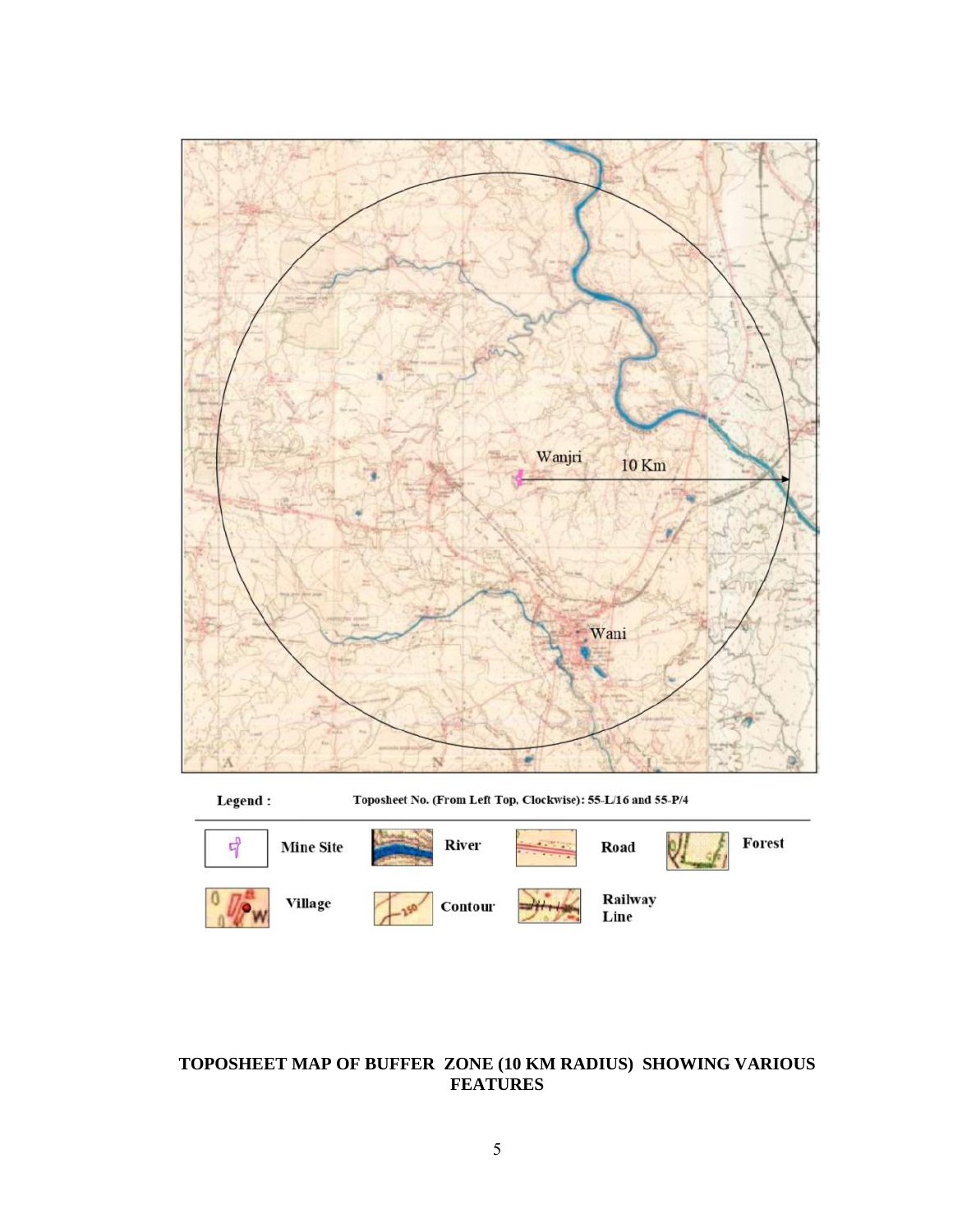

**OVERALL VIEW OF LIMESTONE MINE** 



**WORKING PIT IN WESTERN PART OF MINE LEASE AREA** 



**WORKING PIT IN CENTRAL PART OF MINE LEASE AREA**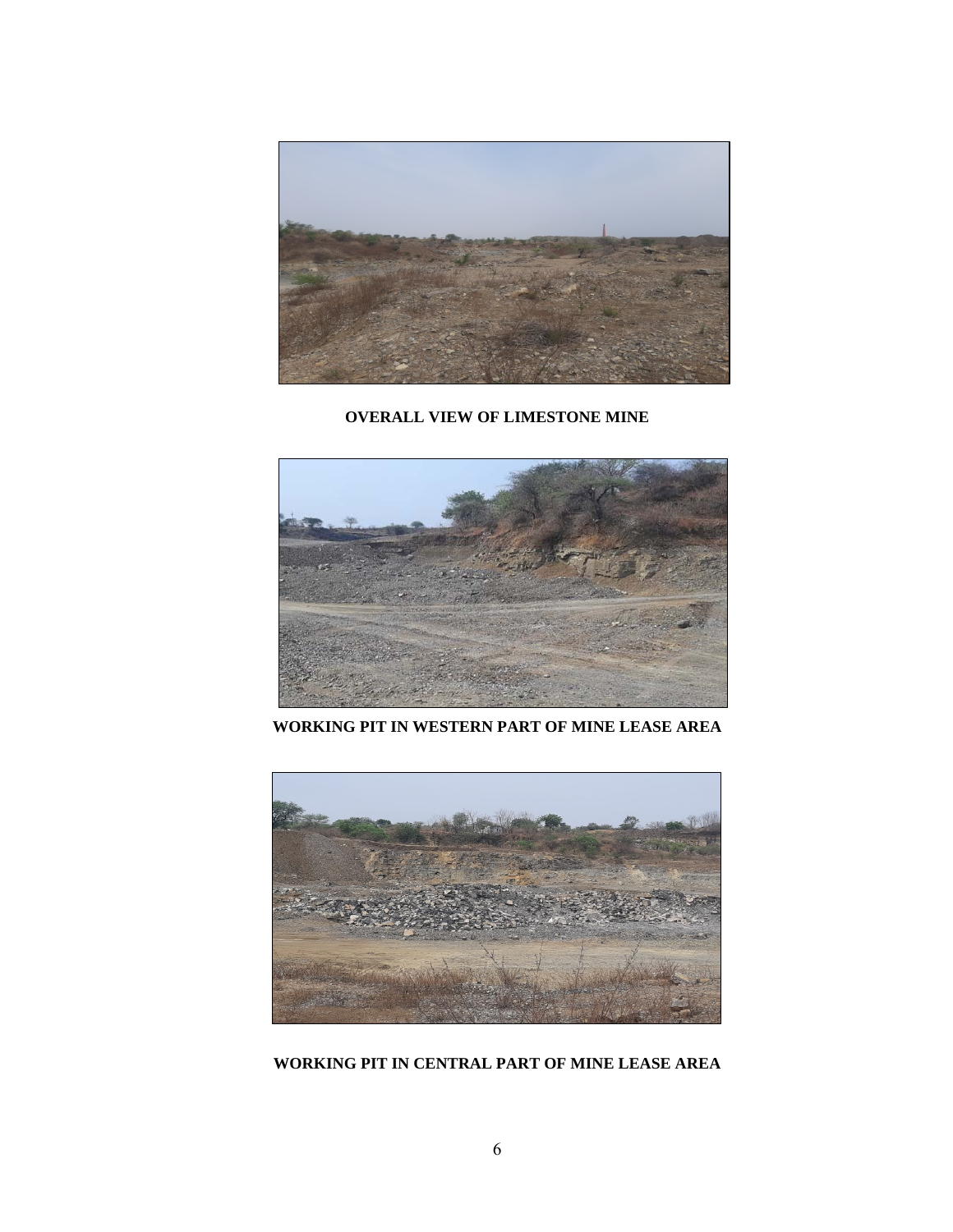#### **2.0 Baseline Environmental Scenario**

The baseline environmental status of the study area covering 10 km radius around the mine site with reference to the prominent environmental attributes has been carried out by M/s Earthcare Labs Pvt. Ltd. (Certificate No. NABET EIA.2023/RA 0188 valid upto 02-05- 2023) in the Summer 2021. The salient features of various environmental components are given hereunder.

#### **2.1 Land Environment**

Topography of the 10 km study area is mostly plain and no hills or valley are existing in the vicinity of the mine. There are no Mountains, National parks, Wildlife Sanctuary, Historical Monuments, and Defense Installation etc. in the study area. Non-notified Phiski Reserved Forest is at a crow fly distance of about 8.0 Km in NW direction and non-notified Maregaon Ramna Reserved Forest is at a crow fly distance of about 9.68 Km in West direction from the mine site.

Study area comes under Zone II of the Bureau of Indian Standards (BIS) 2000 Seismic Zone Map for India. Zone II is defined to be seismologically least to moderately active, thus, study area is seismologically safe.

The site specific geology of lease area includes rocks comprising only the limestone of Penganga Beds. However, these rocks are covered with 1.0 m to 1.2 m thick soil mantle. Limestone exposures are seen in the existing pits and surrounding mines.

Land use pattern study showed in the total study area of 32488.0 HaR, the breakup of various facets are: Forest Land (8.26%), Irrigated land (2.89%), Unirrigated land (70.26%), Land Under Miscellaneous Tree Crops etc  $(0.51\%)$ , Land under non agriculture uses  $(8.31\%)$ , Barren & Un-cultivable Land Area(1.90%),Permanent Pastures and Other Grazing Land Area (0.88%), Culturable Waste Land (3.71%), Fallows Land other than Current Fallows Area (1.32%),Current Fallows Area (1.96%).

The soil texture in the study area predominantly is sandy clay loam. The area, in particular, is mostly plain. The cultivable soils are spread over in the study area.

From the analysed soil samples collected from villages it is observed that Organic Matter is found in the range of  $0.96 - 2.07$ %. Available nitrogen is found in the range of  $812.2 -$ 1157.1 kg/ha and it is sufficient . Available Potassium is found in the range of 655.2 – 946.4 kg/ha of soil indicating more than sufficient of this nutrient. Overall, it can be inferred that the soil in the study area is adequate .

#### **2.2 Biological Environment**

The dominant trees observed & reported in the study area were Babhul, Kaduneem, Charoli, Palas, Shivan, Subabhul, Chinch, Vilayti Chinch, Shewga, Karanj, Sagwan, Bor, Sitaphal, Piwla Gulmohor, Selvat, Mohu, Amba , Katumbar etc.

The local population is dependant on agriculture for livelihood. Majority of family owns land and engaged in agriculture, horticulture and animal husbandry. Crops are grown in both Kharif & Rabi seasons. Major kharif crops are cotton & tur. Major rabi crops are jawar, tur, soyabean & chana.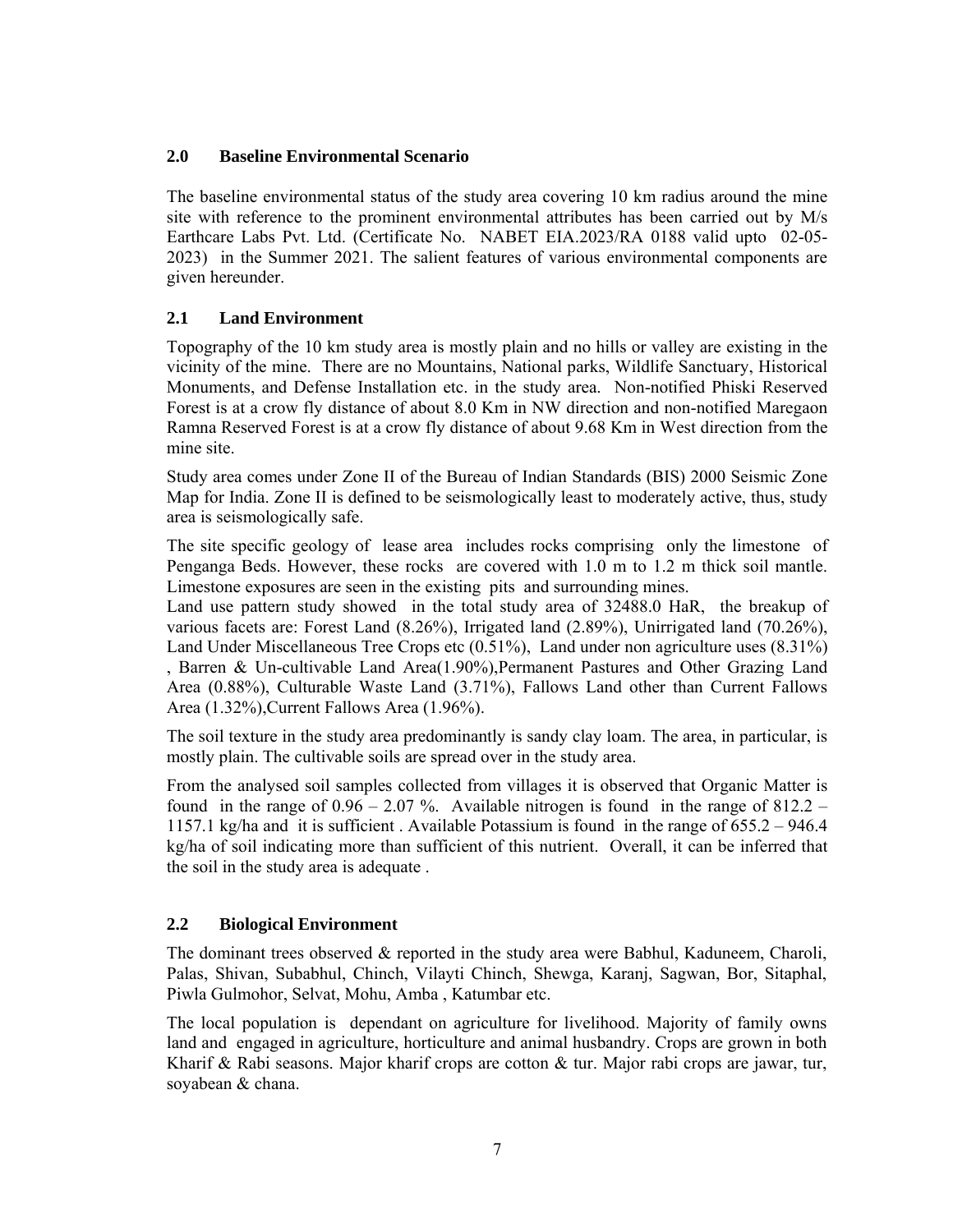The mine site surroundings do not support any habitat for any group of wild animal. The dominant mammals observed and reported in the study area are mongoose, wild pig, langur , mouse etc.

No mammals, reptiles and birds are found to be endangered as per as Z.S.I. Red Data Book of India.

#### **2.3 Air Environment**

Air environment baseline status of the study area has been monitored & micrometeorological data has been collected using automatic weather station. Minimum and maximum temperatures recorded during the summer season ranged between  $19.8^{\circ}$  C and  $43.9^{\circ}$  C. Relative Humidity ranged from 5.8 % to 97.0 % . Predominant Wind Direction was observed to be NE .

The maximum concentration of  $PM_{10}$  at all stations ranged between 59.1-72.8  $\mu$ g/m<sup>3</sup> in summer season. The maximum concentrations of  $PM<sub>2.5</sub>$  have been observed to be varying in the range of 32.4-39.6  $\mu$ g/m<sup>3</sup> in summer season. The maximum values of SO<sub>2</sub> were observed to be in the range of  $16.1-24.1 \mu g/m^3$  in summer season respectively. The maximum concentration of NO<sub>2</sub> varied between 25.4-32.5  $\mu$ g/m<sup>3</sup> during the summer season.

The maximum concentration of Ozone were less than  $20.0 \,\mu g/m^3$ , Lead ranged between 0.01-0.02  $\mu$ g/m<sup>3</sup>, Carbon Monoxide were less than 1.0 mg/m<sup>3</sup>, Ammonia were less than 20.0 μg/m<sup>3</sup>, Benzene less than 3.20 μg/m<sup>3</sup>, Benzo(a) Pyrene were less than 1.0 ng/m3, Arsenic were less then  $2.0 \text{ ng/m}^3$ , Nickel were less than  $3.5 \text{ ng/m}^3$  and Free Silica were less than  $1.0 \mu g/m^3$  during the study period.

Traffic Density Survey was carried out and it was observed that the 2/3 wheelers, cars/jeeps and trucks forms the major volume of the traffic.

#### **2.4 Noise Environment**

During Summer 2021, background noise levels (Leq) has been monitored in the human settlements within the study area of 10 km radius.

The noise levels at mine site during day and night time are 54.2 dB(A and 41.6 dB(A) respectively . The noise levels in the human settlements of the study area during day and night time varied in between 47.1 dB(A) to 54.2 dB(A) and 40.8 dB(A) to 42.8 dB(A) respectively.

Ambient noise levels in the study area are found to be within prescribed CPCB norms.

#### **2.5 Water Environment**

In the study area, normally ground water is used for domestic and agricultural purposes. The ground water in this region is extracted through dugwells and borewells.

Drainage pattern in study area and mine lease area is towards SE direction. No stream and nallas is flowing through the mine lease area. Local nala is existing in the south direction of mine lease area and it flows towards SE.

The static water level below ground level at borewell existing within the mine lease area is found to be 28.0 m during summer season.

After expansion, total water requirement is estimated to be  $\omega$  7.0 KLD mainly for domestic, mining activities such as wet drilling & water sprinkling, green belt development purposes. Additional water will be met from existing borewell and harvested rain water .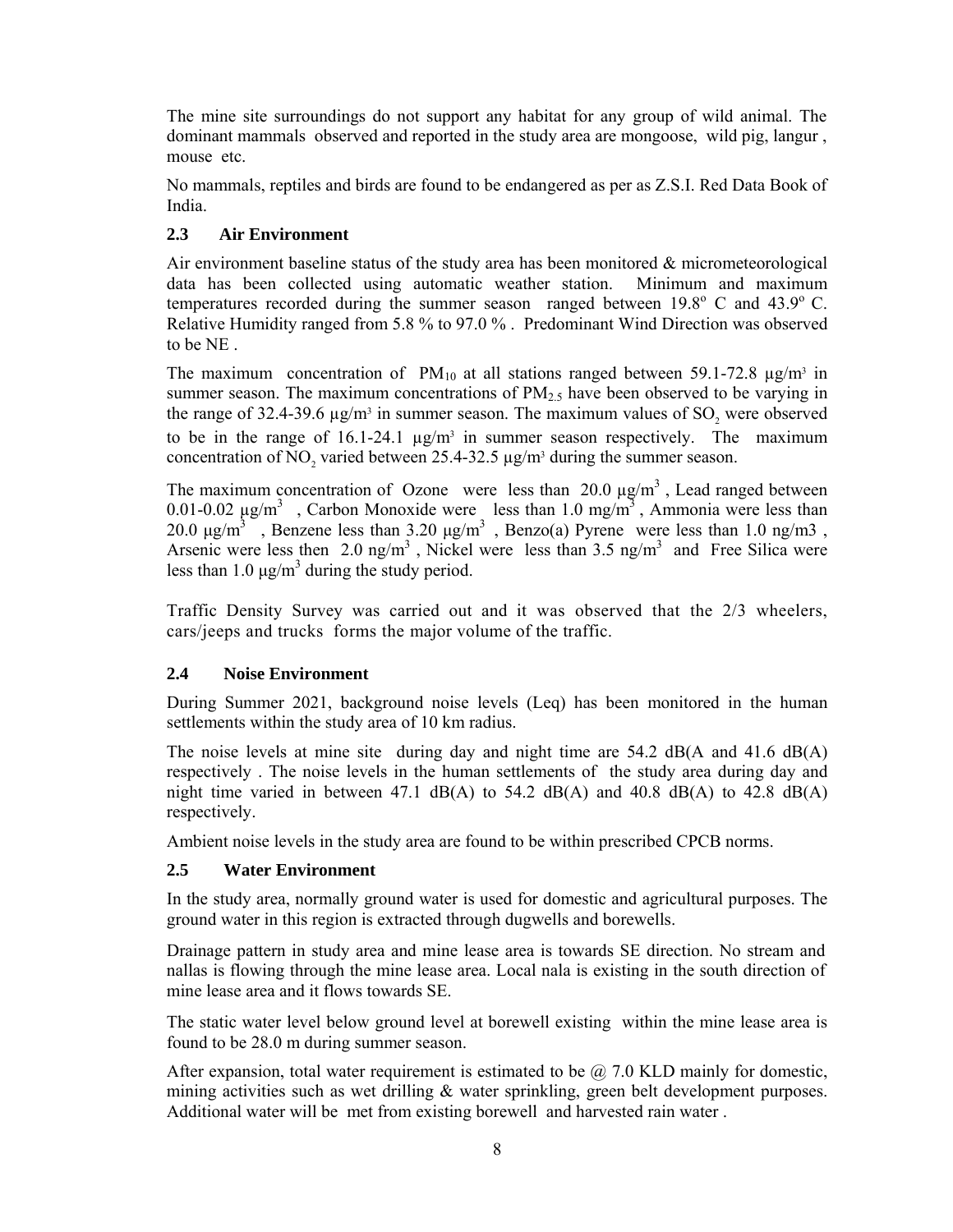For assessing the water quality in the study area, surface  $\&$  ground water samples have been collected & analysed.

In surface water samples, pH values of the surface water samples are found as 8.12 and 8.22 which indicate their neutral nature. Dissolved oxygen contents are 5.10 and 5.30 mg/l. The metals analyzed are found to be below the permissible limits. Total Coliform Bacteria and E. coli are found in both samples. It indicates that both water samples are not suitable for drinking purposes and requires disinfection treatment before use.

In ground water samples , pH of the water samples is found in the range of 7.87-8.25, indicating desirable range required for potability. Total dissolved solids are in the range of 703.0 – 1261.0 mg/l showing that water sources are found within the permissible limit. Total hardness is found in the range of  $325.0 - 380.0$  mg/l showing that water sources are found within the permissible limit. Fluorides in the water samples are found in the range of 0.98 -1.40 mg/l. Fluoride content is found slightly higher than the desirable limit but is within the permissible limit in absence of alternative sources. The heavy metals analyzed are also found below the permissible limit.

Overall, surface and ground water quality in the study area is meeting the norms for domestic and agriculture purposes.

#### **2.6 Socio-economic Environment**

Baseline data such as demographic pattern, occupational status, educational, health and other amenities as existing in the study area have been studied.

The study area includes 10 km radial area which covers Dist.- Chandrapur & Dist.- Yavatmal. Villages covering the study area fall under Bhadravati Tahsil (Dist.- Chandrapur), Warora, Tahsil (Dist.- Chandrapur), Wani Tahsil (Dist.- Yavatmal), and Maregaon Tahsil (Dist.- Yavatmal). However, major part of the study area falls under Wani Tahsil of district Yavatmal.

Total population of the study area is 1,21,770 out of which 62,668 are male and 59,102 are female largest concentration is from urban area. From the rural and urban portion total population is 56,362 & 65,408 out of which 29,138 & 33,530 are male and 27,224 & 31878 are female.

Total male and female workers in the study area are 67.68 % and 32.31% of the total male and female population respectively.

#### **3.0 Mitigation Measures to abate Environmental Impacts**

Based on pollution load to be discharged, the environmental impacts are predicted using various mathematical models as well technical interpretation. The details of mitigation measures to abate environmental impacts are given herewith

#### **3.1 Land Environment**

- One single pit of an area of 9.00 HaR will be formed at the end of life of mine . This mine pit will be converted to natural water reservoir and proper fencing will be carried out to avoid accidents of falling of humans/animals. The water storage pond will be utilized as water source for agricultural  $\&$  fishing purposes.
- In proposed expansion, additional area will not be acquired. The existing mine lease area is already under mining activity.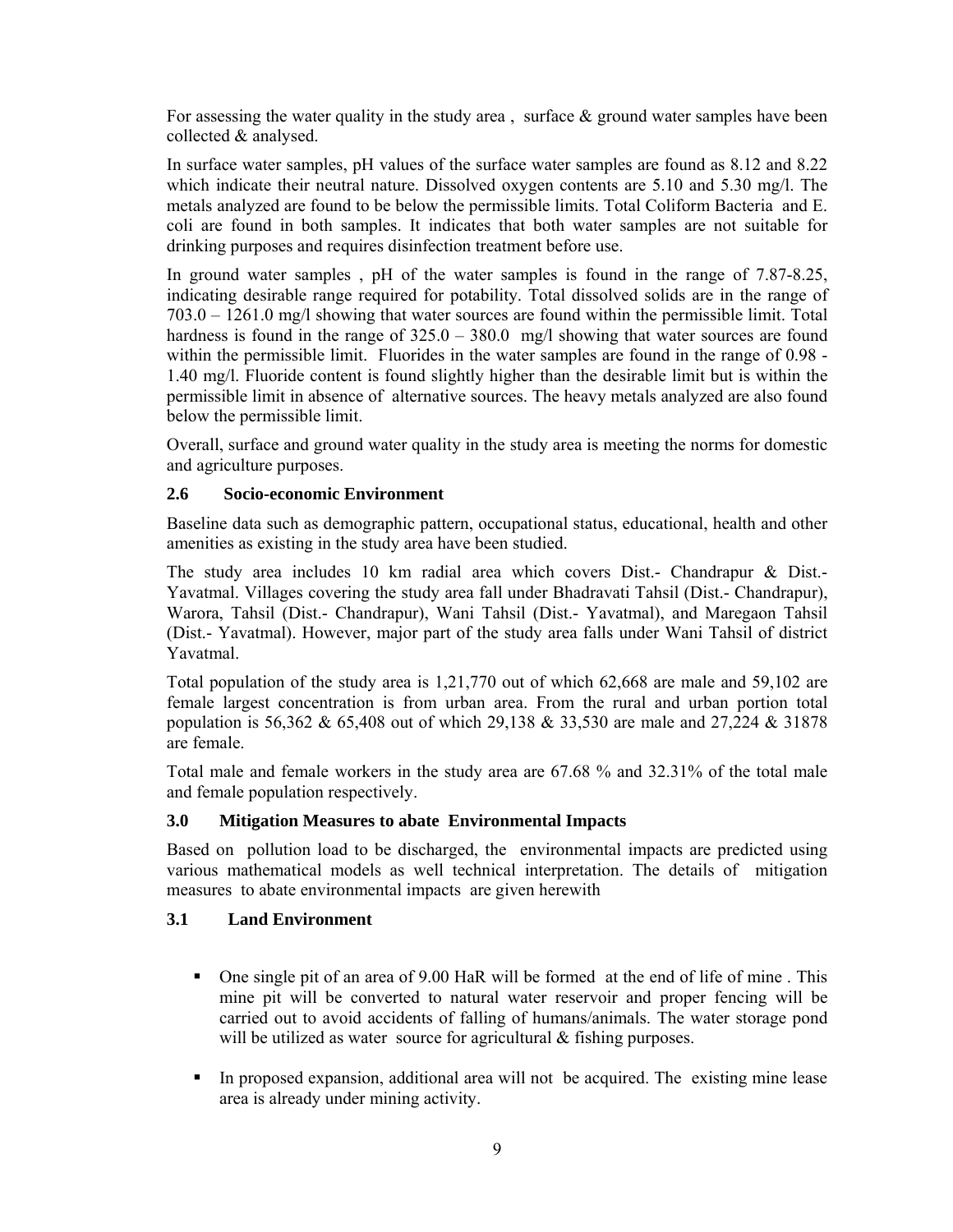- No ancillary activity related to proposed expansion will be carried out except mine lease area.
- During rainy season soil erosion will be avoided by carrying out rainwater harvesting, provision of diversion trenches, check bunds etc.
- Mining operation will be carried out by deepening the existing pits. Hence, top soil will not be generated. Maximum 10% of ROM will be generated as mineral reject. It will be scientifically stacked and disposed by sale as low quality limestone.
- $\blacksquare$  Mining machineries repair & maintenance work will not be carried out at mine site.

Thus**,** land environment would not be adversely affected.

#### **3.2 Biological Environment**

- The mine site is barren and vegetation/trees planted by the lessee are existing. In the proposed expansion project, well planned green belt as per the guidelines of CPCB will be developed which will ensure the increase in the green cover in the mine lease area.
- To prevent the dust deposition on the vegetation to be developed in the mine lease , regular water sprinkling will be carried out.
- In case of proposed expansion of mining activities, controlled blasting without overcharging will be carried out as per DGMS rules. Green belt will also provide the acoustic enclosure.
- About 3000 trees of species as Neem, Karanj, Shisam, Behda, Bel, Hiwar, Palas, Gulmohar etc will be maintained in the mine lease area till life of mine. From both side of approach road of 400 m , about 800 saplings will be planted and maintained.

Thus with implementation of the planned mitigation measures , the biological environment will not be affected due to proposed expansion in mining activities.

#### **3.3 Air Environment**

The quality of ambient air depends upon number of emission sources, pollutants emitted and meteorological conditions. There will be insignificant addition of fugitive dust  $(PM_{10})$  rising during controlled blasting, drilling, loading & unloading, vehicular traffic etc.

Being the open cast mine and medium scale of operation, only insignificant dust  $(PM_{10})$  will be released rising during controlled blasting, drilling loading, unloading & other vehicular moment activities. The impact are predicted using latest AERMOD model. Maximum concentration of  $PM_{10}$  monitored at nearest village Wanjari (0.5 km in E direction) was 63.3  $\mu$ g/m<sup>3</sup> which may increase to 63.8  $\mu$ g/m<sup>3</sup> in worst condition during operational phase of proposed expansion of mining activity.

Controlled blasting techniques by using advanced non - electric detonator will be used for proposed mining. The non electric type blasting has about 70 % less effect on environment than conventional electric type blasting and there will be minimum ground vibration, noise pollution, fly rock generation, dust generation etc. Controlled blasting will be carried out only by experienced and licensed personnel which will only loosen the limestone material at site itself. Thus, the rock projections will be avoided.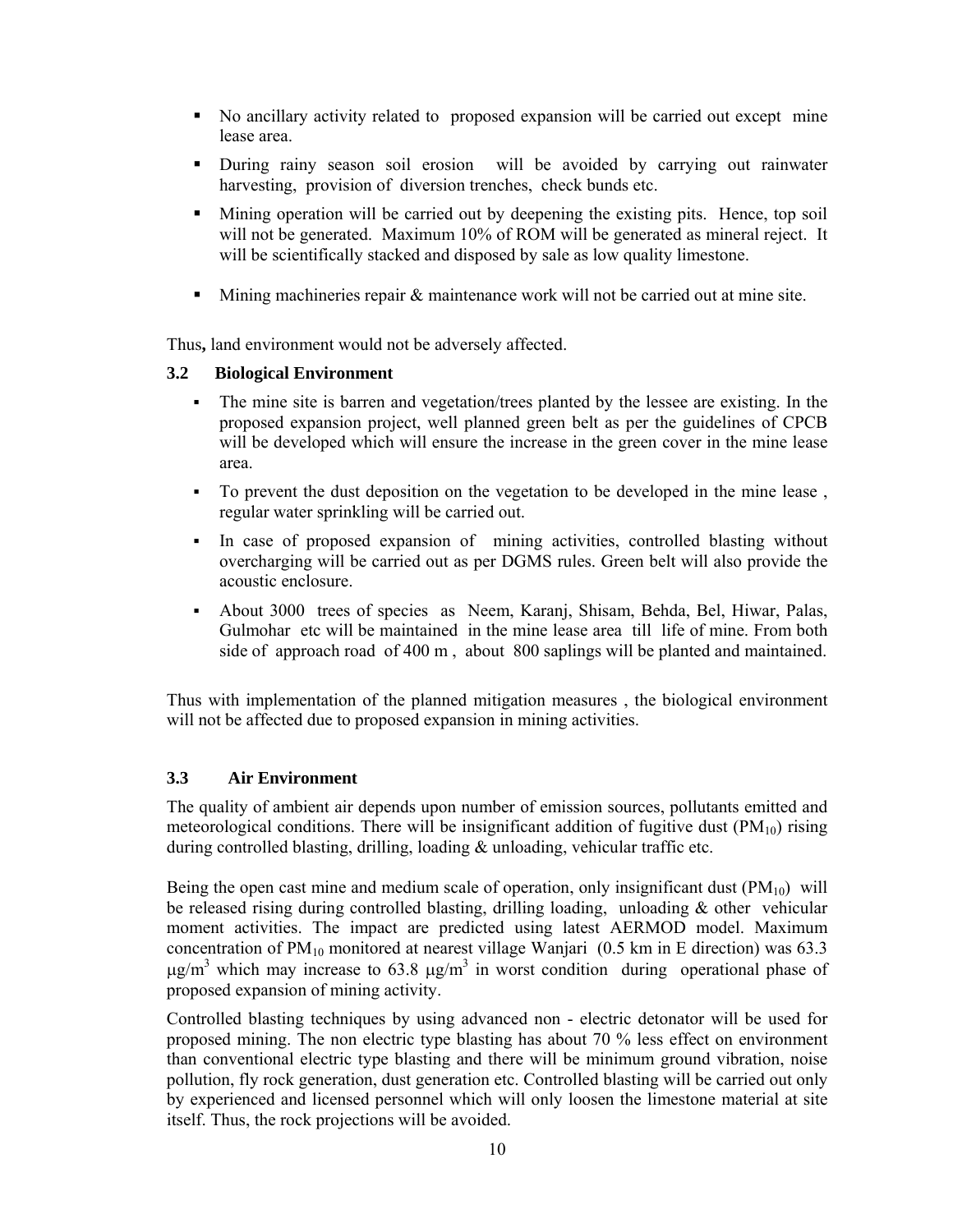The present level of traffic on state highway No. 237 passing at a distance of 400 m of the mine lease ( Wanjri to Wani Road) has been converted to Passenger Car Units (PCU) per the conversion factors stipulated by Indian Road Congress (IRC) and it is found to be 2900 PCU. The traffic contribution from existing mine after the proposed expansion to the road network considering to and fro movement will be 112 vehicles per day ( 56 trucks material of 15 tonnes carrying capacity of each truck ) , which is equivalent to 336 PCU per day (taking a PCU factor of 3 per vehicle). The total traffic load after implementation of the mine expansion project will be well within the IRC stipulated maximum load of 15,000 PCU/day for a two lane highway.

The workers continuously exposed to dust will be provided with dust mask to prevent respiratory disorders. The personal protective equipments (PPEs) will be provided to the employees.

Thus, the expansion in limestone mining operations will not have adverse impact on air environment.

#### **3.4 Noise Environment**

Controlled blasting has been proposed to minimize noise generation. Free face will be sufficiently cleared of any loose material before blasting Preparation of charge, proper charging will be done by a qualified blaster. Proper inspection after shot firing will be done by the blaster. Blasting will be avoided during foggy weather and high wind velocity. Delay detonators will be used between holes or group of holes and rows of blasting as per the face configuration and advance planning. The maximum charge per delay will be kept within limit to minimize ground vibration.

From the DHWANI PRO (version 9.1.282) modeling it is observed that the predicted noise level at nearest village Wanjari ( 0.5 km towards East ) is 49.3 dB(A). The mines are operated in single shift during day time. The maximum baseline ambient noise level measured during day time in summer season was  $50.2$  dB(A). The resultant ambient noise level after the operation various noise sources of all mines will be  $52.8 \text{ dB}(A)$ . From the noise modeling, it can be stated that the impact on the present noise levels after the proposed mining capacity of all mines will be within the standards of ambient noise .

For noise attenuation in transmission path, planting of bushy trees of rich canopy and trees of different heights to intercept noise transmission will be carried out.

The expansion in limestone mining operations will not have adverse impact on noise environment.

#### **3.5 Water Environment**

After the proposed expansion, water requirement for drinking and for mining activity purposes will be  $\omega$  7.0 KLD and it will be met from the borewell existing within the mine lease area. The Mine comes under MSME category and has ground water withdrawal of less than 10 KLD. Based on this information , Certificate of Exemption for Groundwater Withdrawal is issued by CGWA.

At present the maximum depth of the existing six mining pits is about 6.0 m. After expansion, groundwater table will be intercepted in the last years of conceptual period of mining i.e in the  $15<sup>th</sup>$  year of mining. Mine discharge water will be pumped out and after passing through the settling tanks it will be used for green belt development and agricultural purposes in the surrounding area.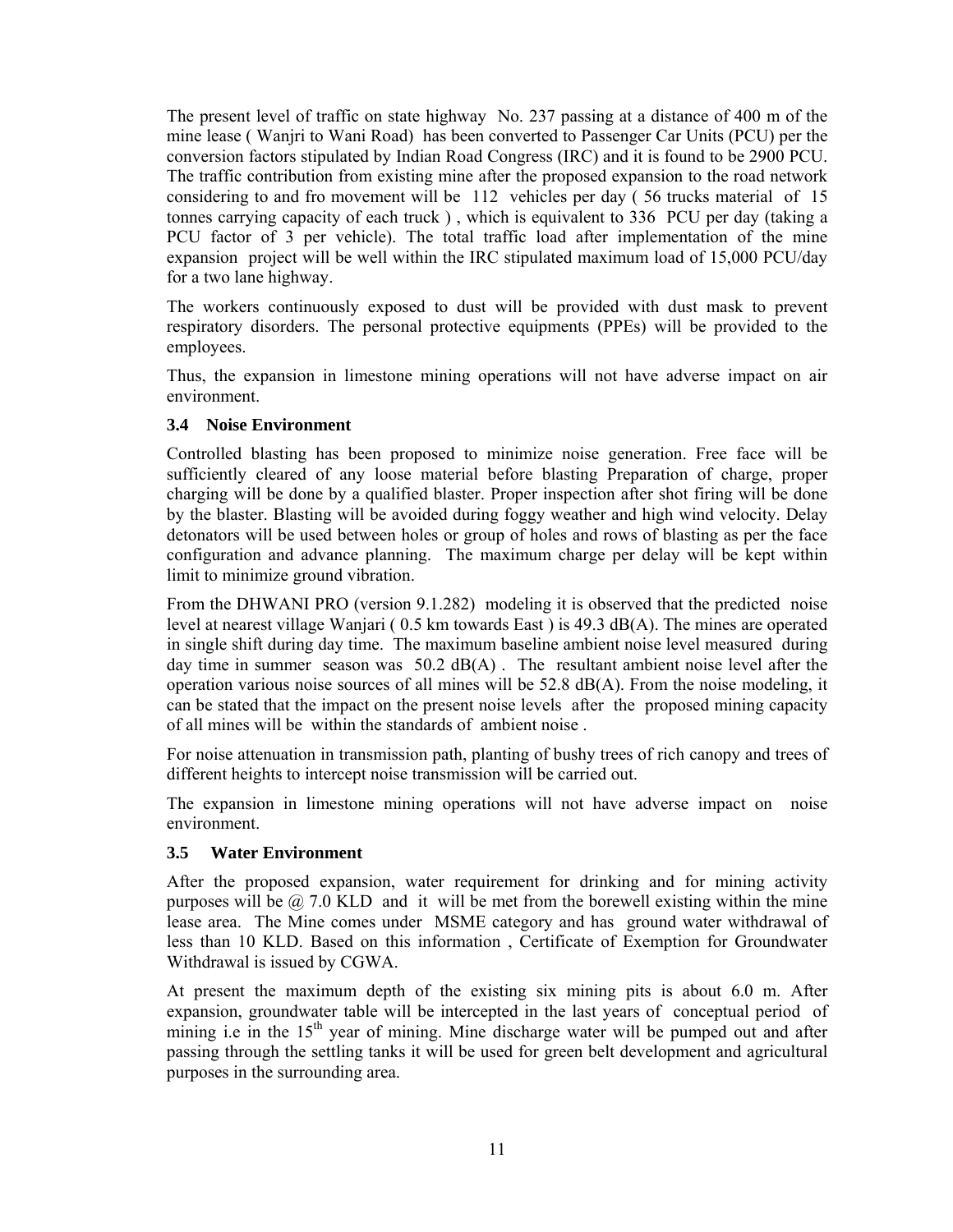Settling tank/sump of size 10 m x 5.0 m x 2.5 m depth will be constructed at the low lying area to capture any residual clay or limestone particles which may wash down during rain The clear water will be used for various purposes of mine.

Three rain water recharge percolation wells will be constructed within mine lease area. Channeling of surface run-offs will be carried out by constructing small check dams in natural drainage slopes . Rain water runoff will be arrested by construction of small check dams. Water stored in depressions created by such constructions will induce groundwater recharge.

Thus, there will be no negative impacts on water environment due to proposed expansion in mining activity.

#### **3.6 Socio-Economic Environment**

Any development activities would cause certain impact on the socio-economic environment of the study area

 Proposed expansion will generate marginal direct as well as indirect employment. In the existing mine, about 38 personnel are involved in the existing mining operation and in expansion of limestone mining, about 18 personnel will be employed. There will be opportunity for increase in indirect employment as daily wage worker will be employed in operation and transportation activities, supply of raw material, auxiliary and ancillary works etc. For ensuring this socio economic benefit , project proponent is committed to recruit local manpower as far as possible.

There is likely to be growth in the revenue generation to the local gram panchayats. Continuous mining activity will be a source of regular income to local inhabitants and royalty to exchequer, which will improve the standard of living of local population and local and regional economy.

 Whenever necessary, collaboration between project authority and local bodies will be done on regular basis with an objective to build and maintain a good relationship which is necessary for smooth functioning of the expansion project as well as progress and welfare of the people in the study area.

Awareness programs will be taken to make people aware about the environmental protection, need of water conservation etc.

Thus, there will be positive impacts on socio-economic environment due to proposed expansion mining project.

#### **4.0 Environmental Monitoring Programme**

In order to have regular check on the effectiveness of control measures adopted at the mining site, it is necessary to monitor various environmental parameters. Soil quality analysis in the mining area and nearby villages for select parameters will be carried out on annual basis. Periodical monitoring and estimation of flora & fauna to assess their diversity in the adjacent area and effect of air emissions, if any,on adjacent vegetation will be monitored annually.

Ambient air quality monitoring will be carried out for  $PM_{10}$ ,  $PM_{2.5}$ , Sulphur Dioxide, Oxides of Nitrogen at identified locations. Ground water quality will be checked periodically. CER expenditure will be monitored for its maximum benefits to the needy masses.

Environmental monitoring is carried out through MoEF&CC approved laboratory and it will be continued after proposed expansion.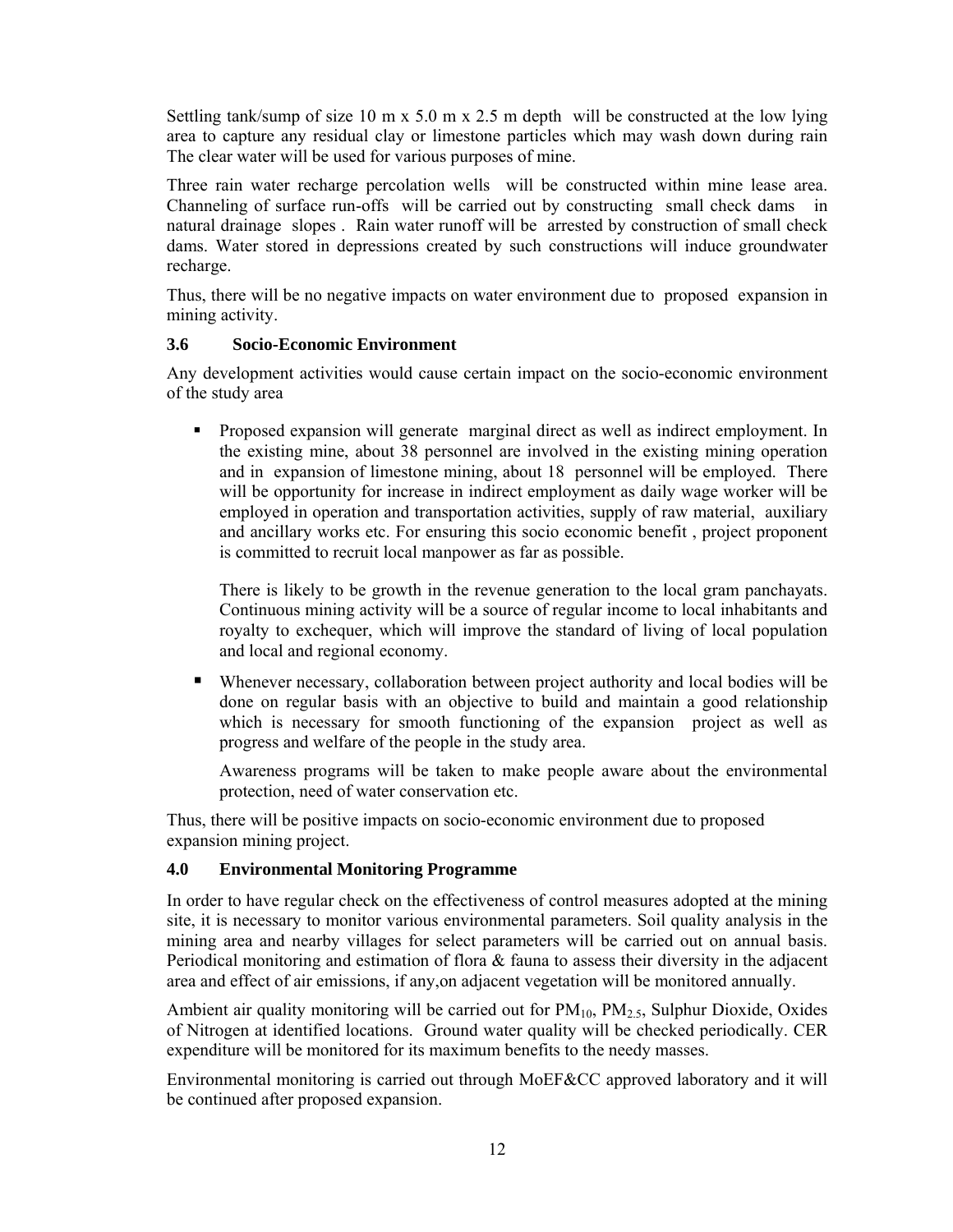The recurring budgetary expenditure for regular environmental monitoring at present is Rs. 0.57 lakhs/annum. After the proposed expansion recurring budgetary expenditure for regular environmental monitoring will be Rs.1.23 lakhs/annum.

#### **5.0 Additional Studies**

The additional studies as public hearing , risk assessment, social impact assessment and rehabilitation and resettlement are discussed below

#### **5.1 Public Hearing**

At present , draft EIA is prepared and it is submitted for Environmental Public Hearing .

#### **5.2 Risk Assessment**

In the proposed expansion, there will not have any major risk factors which can affect public at large. Chances of disaster occurrence in existing opencast mine are very less.

Most of the accidents during operation of dumpers, excavators and other heavy vehicles are often attributable to mechanical failures and human errors. All mining machinery will be maintained in good repairs and checked thoroughly at least once a week by a competent person authorized for this purpose. Broad signs will be provided at each and every turning point specially for the guidance of the drivers.

To prevent the failure of overburden slopes, especially during the rainy season, the precautions will be taken such as proper terracing of the dump slopes and the slope angle will be flattened by about lower than the angle of repose which varies from site to site but not more than  $28^\circ$ .

The blasting operations in the proposed expansion will be carried out by deep hole drilling and controlled blasting using delay detonators, which are bound to reduce the ground vibrations. Over charging will be avoided. The maximum charge per delay will be kept within limit to minimize ground vibration. Drilling parameters like spacing, burden, depth and diameter of hole will be properly designed.

Draining of mine water by suitable capacity pumps will be carried out. Checking and regular maintenance of garland drains will be carried out to avoid any inflow of surface water into mine pits.

Mines Manager is overall in charge for all operational and administrative functions in case of any major disaster affecting mine. Supervisor will inform all persons working in the mines at different locations; Ensure facilities like vehicles and ambulance; and try to rescue, maintain order, salvage and contain.

Anyone noticing a fire or explosion or any other kind of emergency must raise a verbal alarm to attract attention of other persons. Attempt to isolate/extinguish the fire or isolate the incident with available men and equipment on site. Assist further emergency control activities. Mines Manager will control the incident from Emergency Control Centre.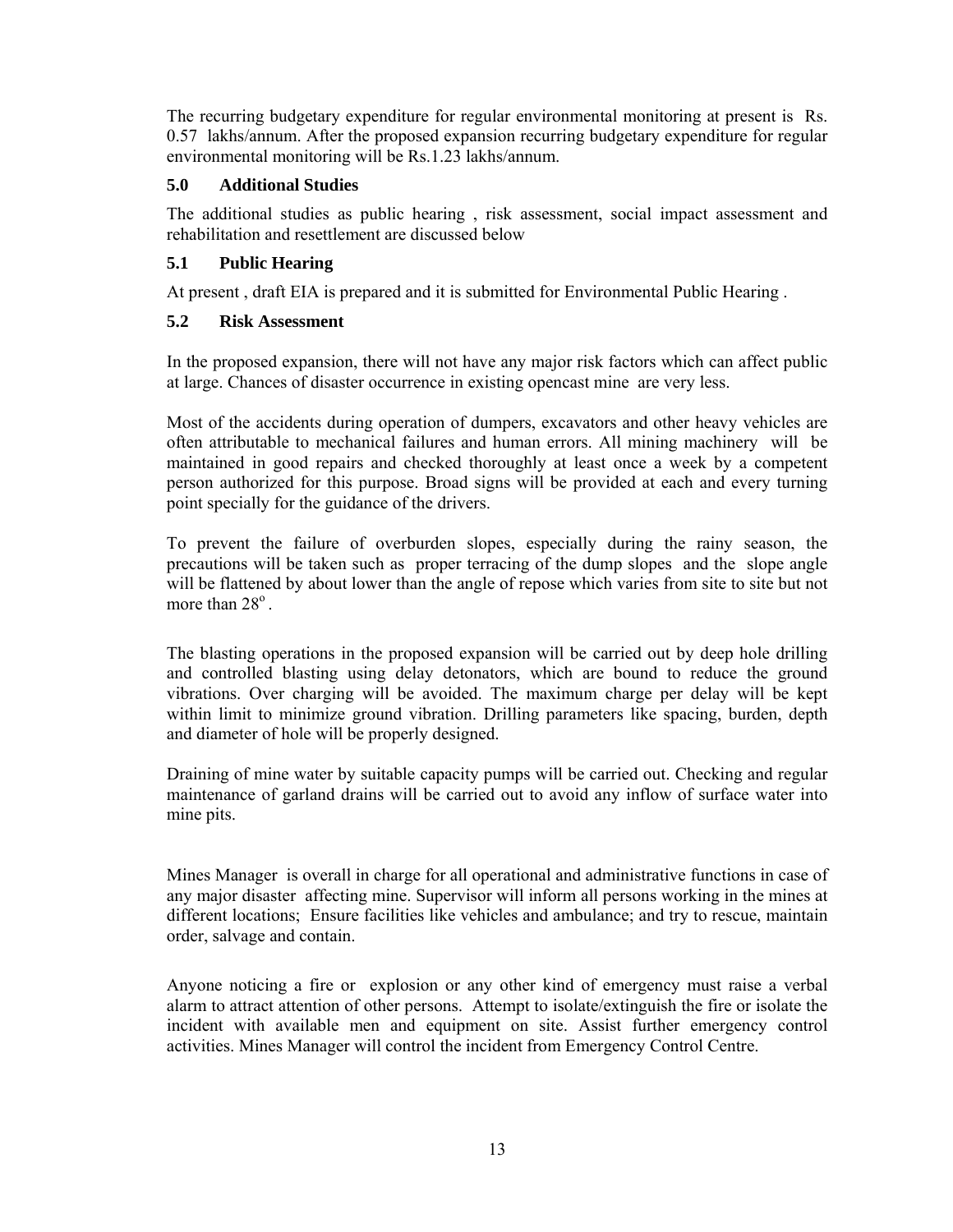#### **5.3 Social Impact Assessment**

There will be no displacement of souls, community facilities , assets etc. During expansion 18 persons will be employed and preference will be given to local population. Thus there will not be any major changes in the occupation structure of the area. No traffic congestion due to proposed expansion in mining capacity is envisaged. It is anticipated that the expansion project would bring benefits to the people of the surrounding villages such as generation of direct and indirect employment and improved standard of living.

**5.4 Rehabilitation and Resettlement :** There will be no Rehabilitation and Resettlement as the mine is existing and there will be no additional land acquisition.

#### **6.0 Project Benefits**

The project benefits includes improvements in physical infrastructure, improvements in social infrastructure, increase in employment potential, contribution to the exchequer, prevention of illegal mining, post-mining enhancement of green cover etc.

The approach road will be further improved and maintained to minimize the problems faced by the villagers and cattle during commute.

The mining activity will help to improve the standard of living of the people in the nearby areas through increase in employment opportunity. The royalty collection against the mineral produced as per schedule is beneficial to the exchequer of the government.

The planned developmental activities will be executed under Corporate Environment Responsibility in the study area villages are given below :

- Community Health Improvement by maintaining hygiene and sanitation by disinfectants spraying in the village residential areas. Provision of sanitation facilities, bio toilets, drinking water facilities etc in nearby ZP school. Arranging health awareness camps on health in villages.
- Community Water Conservation Facilities by decreasing water scarcity problem to the possible extent during scarcity period by arranging drinking water tankers and arranging water conservation programs in the villages .
- Community Infrastructure Development by improving road with the help of concerned officials and adjacent mine owners and other infrastructural developmental activities such as temple beautification etc. **S**olar panel electrification of nearby ZP school.
- **Community Education by distribution of educational books**  $\&$  **aids to needy students** of villages.
- Community Capacity Building by vocational training for technical skills, self employment training for women as stitching, embroidery tailoring, handicrafts etc to the villagers.
- Community Welfare by distributing seeds and saplings in the nearby villages.

The planned developmental activities will be executed under CER in the study area villages by carrying the capital expenditure of Rs. 7.0 lakhs and recurring expenditure of Rs. 0.65 lakhs per annum.

#### **7.0 Environmental Management Plan**

The mitigation measures detailed in the EIA are needed to be properly implemented  $\&$ monitored on regular basis.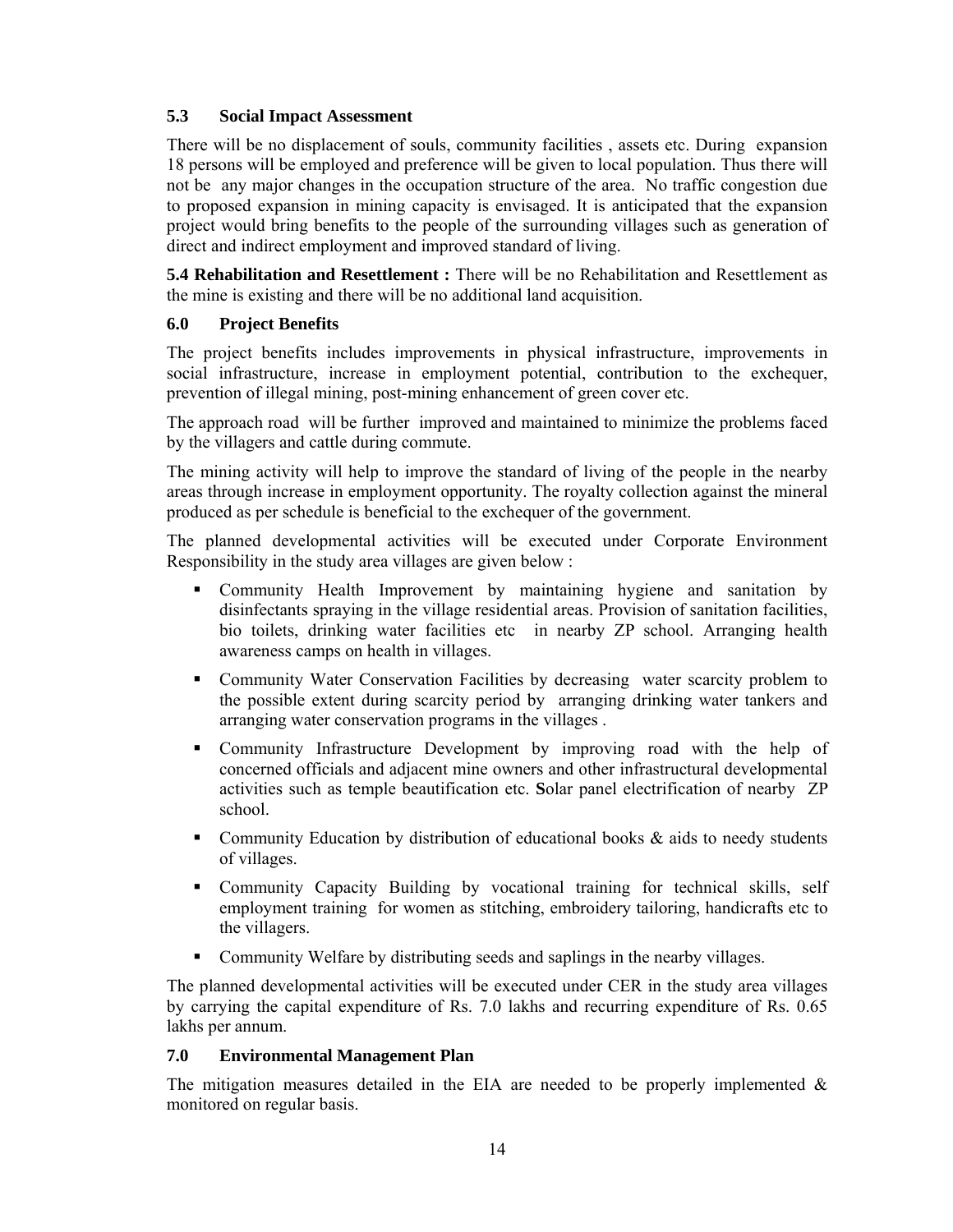#### **7.1 Administrative Aspects of ensuring Implementation and Monitoring of Mitigation Measures**

Mines Manager is responsible for ensuring implementation and monitoring of mitigation measures. The focus of administrative aspects for effective environmental management will be mainly on i) reuse of top soil  $\&$  reject material and minimization of waste material generation, ii) achieving the zero accidents by implementing measures related safety, welfare and occupational health of the workers, iii) preservation of existing greenbelt, regular maintenance of mining machinery for efficient operation etc.

In the existing mine for implementation and monitoring of mitigation measures , capital expenditure of Rs. 9.55 lakhs is carried out and recurring expenditure of Rs. 2.0 lakhs per annum is carried out . Budgetary provisions for implementation and monitoring of proposed mitigation measures planned in the proposed expansion are made which includes proposed capital expenditure of Rs. 13.6 lakhs and proposed recurring expenditure of Rs. 2.65 lakhs per annum.

#### **7.2 Environmental Policy**

Prop. A. N. Warwatkar (Wanjri Limestone Mine -11.898 HaR) is committed to sustainable development and the protection of the environment. All applicable environmental laws, regulations and requirements will be complied by the company. Company is committed to establishing and maintaining environmental management system to identify, monitor and control the environmental aspects of limestone mining. Company ensures that employees and contractors will carry out their responsibilities in accordance with Environmental Policy . Company will conduct audits to monitor, measure and evaluate the effectiveness of environmental management system and non-compliances will be addressed satisfactorily. Company will work to continually improve the environmental performance on time.

#### **7.3 Organization Structure of Environmental Management Cell**

The Cell will be headed by the Mine Lessee and he will be assisted by the personnel from different levels. Mines Manager will be overall responsible for environmental protection in the mine. He shall take effective steps to curb the pollution during mining operations. Supervisor will be responsible for supervising the environmental protection measures in addition to his regular duties. Environmental Consultant (On contract basis) will be responsible for suggesting the measures related to environmental protection during mining operations. Plantation and Watering Staff will implement plantation to be carried out in and around the mine lease area as also development & maintenance of green belt. They will be responsible for dust suppression by water sprinkling .

#### **7.4 SOP for Reporting and Closure of Environmental Non-Compliances (NCs)**

The environmental work which do not conform to specific requirements will be raised as NCs. The show cause notice, proposed directions , direction issued by MPCB, MoEF&CC, SEIAA etc. will be considered as NCs. The Mines Manager will take the feedback from the concerned for corrective & preventive action taken for closure of NC. The Mines Manager will evaluate the significance of the non conforming work and take corrective action immediately. Corrective & Preventive Action Reports for major NCs will be referred  $\&$ discussed in Emergency Review Meeting. Mines Manager will ensure the completion of the action on taken corrective & preventive action report.